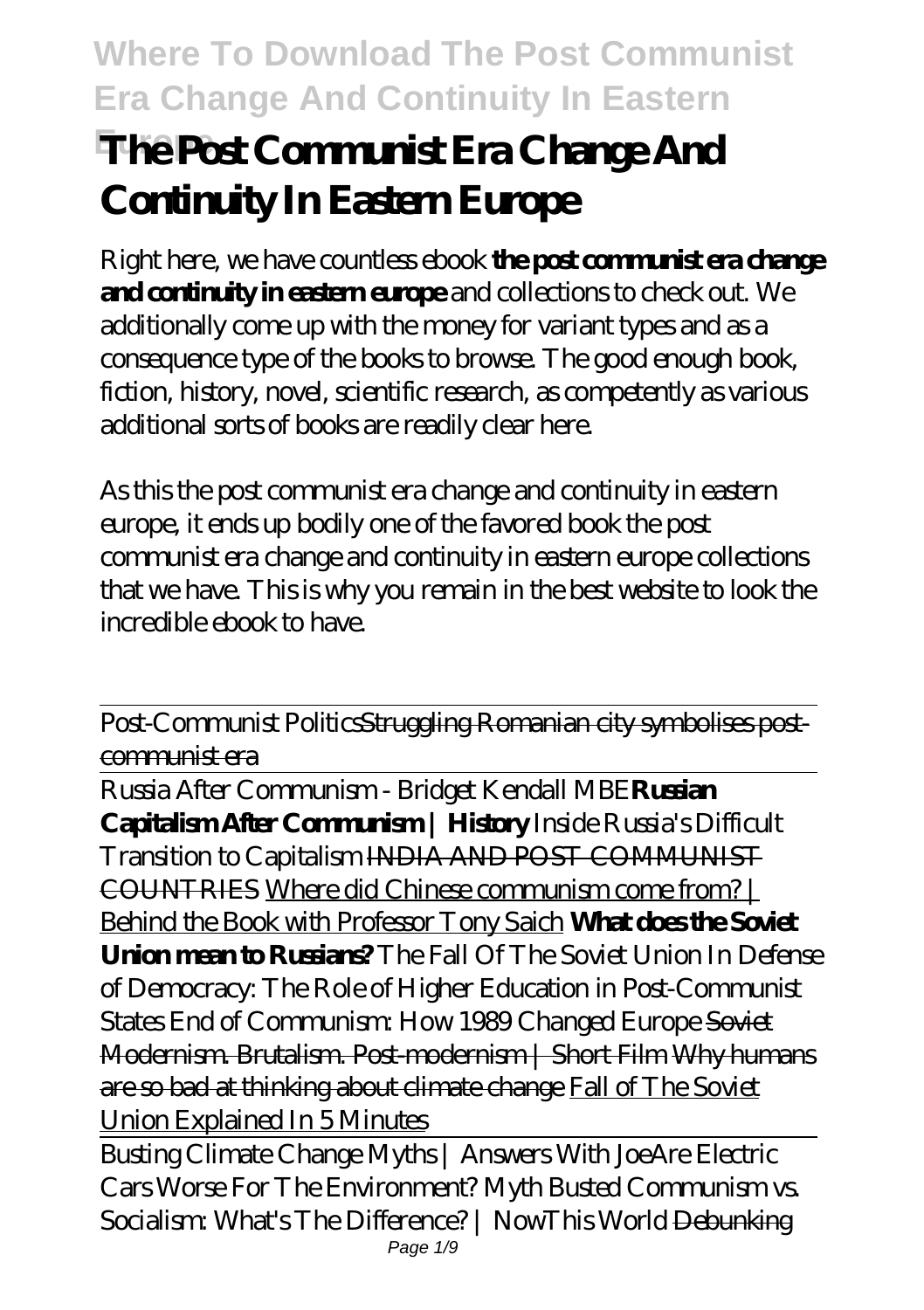**Anti-Vaxxers The Last Time the Globe Warmed Book Launch** | The Ultimate Goal: A Former R\u0026AW Chief Deconstructs How Nations Construct Narratives **Ch-2 Shock therapy in post Communist regimes** 

das 12th political This photo triggered China's Cultural Revolution Lecture 4: Fusing Capitalist Economics with Communist Politics: China and Vietnam Was Karl Marx right? | The Economist Lost and Found in Russia- Lives in a Post-Soviet Landscape Part 1 **Changing Lanes The Future of Transportation in a Post COVID-19 Era** Lecture 1: Introduction to Power and Politics in Today's World

The Post Communist Era Change

The post-communist economic transition was much more abrupt and aimed at creating fully capitalist economies. All the countries concerned have abandoned the traditional tools of communist economic control and moved more or less successfully toward free market systems.

Post-communism - Wikipedia The Post-Communist Era Change and Continuity in Eastern Europe. Authors: Fowkes, B. Free Preview

The Post-Communist Era - Change and Continuity in Eastern ... History did not come to an end with the collapse of communism in Eastern Europe. This book tells the story of what followed during the 1990s. Political and national conflict, social and cultural change and the economic challenge of the transition to the market are all given their due weight.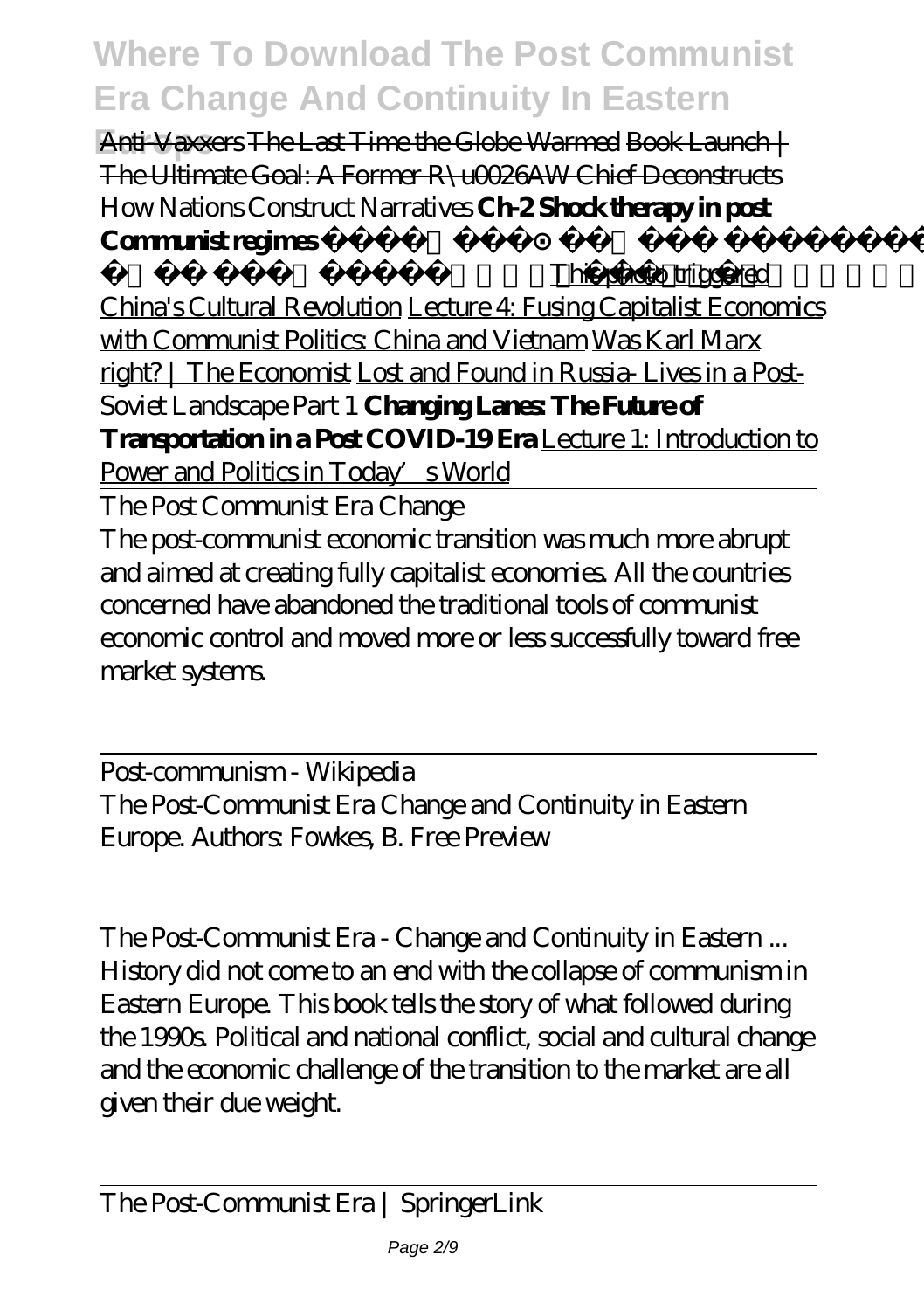**Europe** Aug 29, 2020 the post communist era change and continuity in eastern europe Posted By Seiichi MorimuraLibrary TEXT ID 16285eff Online PDF Ebook Epub Library The Post Communist Era Change And Continuity In Eastern

30 E-Learning Book The Post Communist Era Change And ... Sep 02, 2020 the post communist era change and continuity in eastern europe Posted By Kyotaro NishimuraLtd TEXT ID 16285eff Online PDF Ebook Epub Library kindly say the the post communist era change and continuity in eastern europe is universally compatible with any devices to read self publishing services to help professionals and entrepreneurs write

20+ The Post Communist Era Change And Continuity In ... Get this from a library! The post-communist era : change and continuity in Eastern Europe. [Ben Fowkes] -- . What has been happening in the last ten years in former communist Eastern Europe? . Has the process of transition been com- pleted successfully? . What are the prospects for the future? In trying ...

The post-communist era : change and continuity in Eastern ... Details about The Post-Communist Era: Change and Continuity in Eastern Europe by Fowkes, B.. Be the first to write a review. The Post-Communist Era: Change and Continuity in Eastern Europe by Fowkes, B.. Item information. Condition: Brand new. Quantity: 2 available.

The Post-Communist Era: Change and Continuity in Eastern ... post communist era change and at the best online prices at ebay free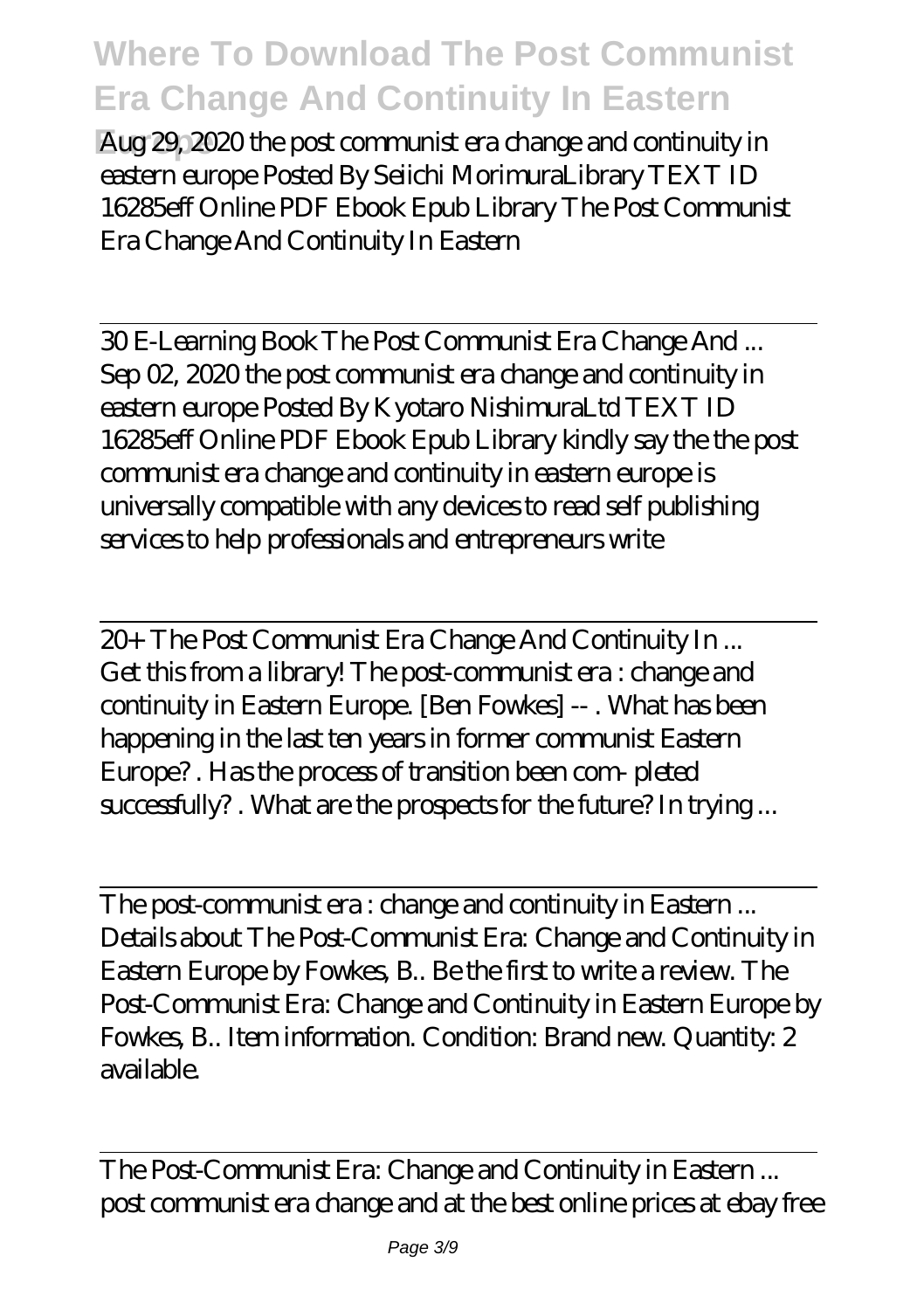**Europing** for many products history did not come to an end with the collapse of communism in eastern europe this book tells the story of what followed during the 1990s political and national conflict social and cultural change and

The Post Communist Era Change And Continuity In Eastern ... Sep 05, 2020 the post communist era change and continuity in eastern europe Posted By David BaldacciMedia TEXT ID 16285eff Online PDF Ebook Epub Library the post communist era change and continuity in eastern europe fowkes b amazoncomau books

History did not come to an end with the collapse of communism in Eastern Europe. This book tells the story of what followed during the 1990s. Political and national conflict, social and cultural change and the economic challenge of the transition to the market are all given their due weight. The comparative approach is combined with a detailed treatment of individual countries in alternating chapters. The distinction is made here between East Central Europe, where the author's conclusions are largely optimistic, and the Balkans, where uncertainty still prevails.

This book seeks to explain the divergent political pathways of twenty six post-communist states, following the breakdown and eventual collapse of communism in 1989-1991. Considering the trajectories of individual states between 1990 – 2007, this book challenges two central bodies of theory relating to democratization and regime change. Through a sustained analysis of global and postcommunist developments within this time period, the author shows that claims of an increasing asymmetry between the 'electoral' and 'liberal' elements of modern democracy have been greatly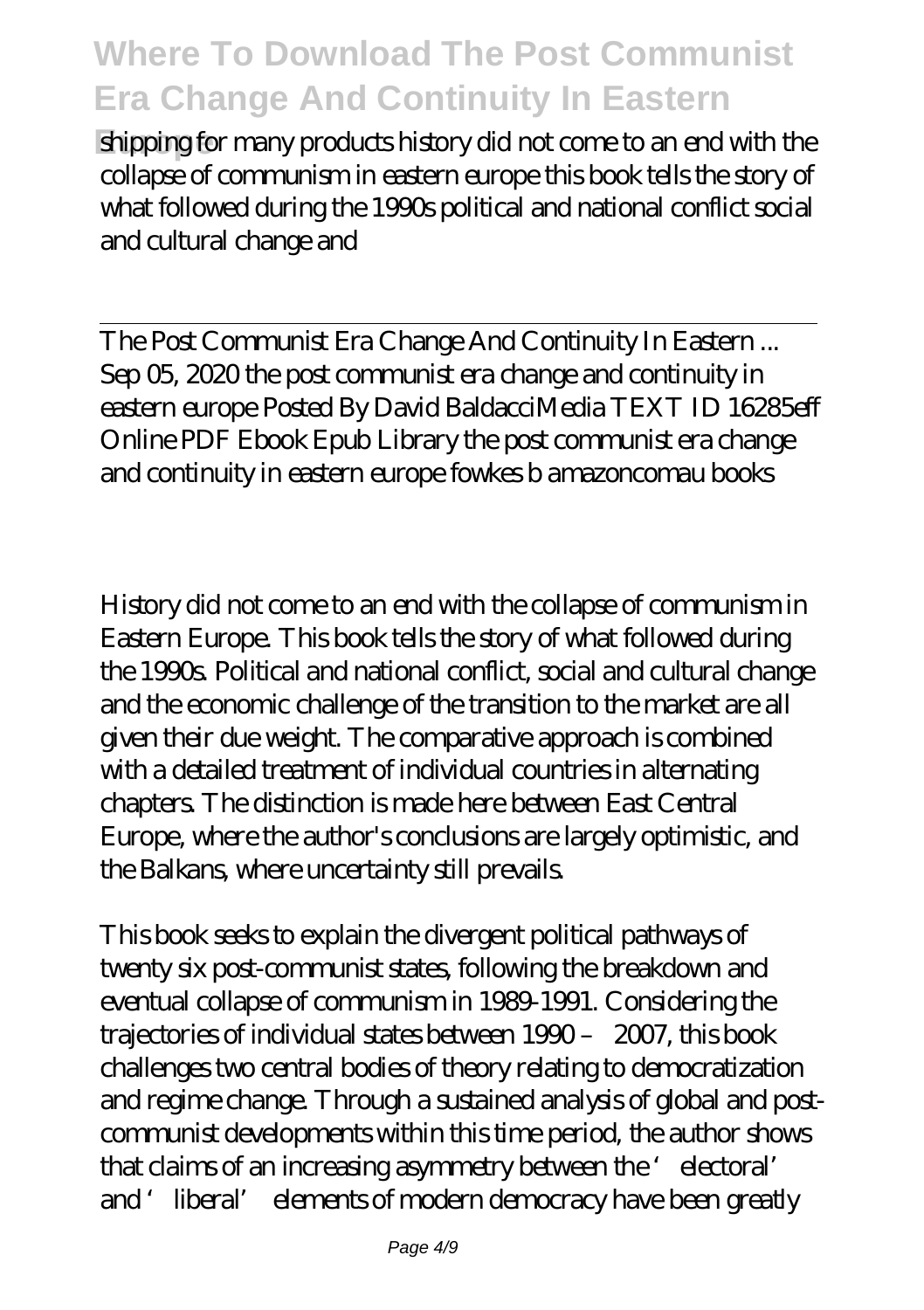**Europe** exaggerated. The author goes on to contend that in accounting for the geographical dispersion of post-communist regime forms, deeper structural factors should be considered as crucial. The book is divided into the following parts: Part I demonstrates how different conceptualisations of democracy can lead to very different conclusions about the empirical dynamics of democratization. Part II contrasts different explanations of post-communist political change and provides an integrated framework for explaining the political pathways encountered within the former Eastern Bloc. This book will be of interest to students and scholars of post-communist studies, democratization studies, comparative politics and regime change.

An answer for the economist is a question for a policy maker. Most economists are confronted daily with the practical question of how the world is organised and how the global economy performs? When economists conclude they can grasp certain aspects scientifically, they offer an answer, which becomes, in turn, a question to the policy makers, keen on changing the world for the better. The unique approach presented in the book is the combination of the theoretical considerations with the policy viewpoint analysis, due to the author's own experience with policymaking as deputy premier and finance minister of Poland (twice and very successful as an architect of Polish reforms). Another important feature is a vast, yet comprehensive and deep discussion of the interactions between technology change and society and the economy both, in the world economy and in emerging markets, especially the post-communist ones. Of great importance for sustained development are the institutions. They are not only created and built, but also need to be learnt. Not only theoretical arguments, but also the practical experience demonstrates that faster economic growth is attained by those countries which take greater care to foster the institutional reinforcement of market economy and civic society. Yet progress in market-economy Page 5/9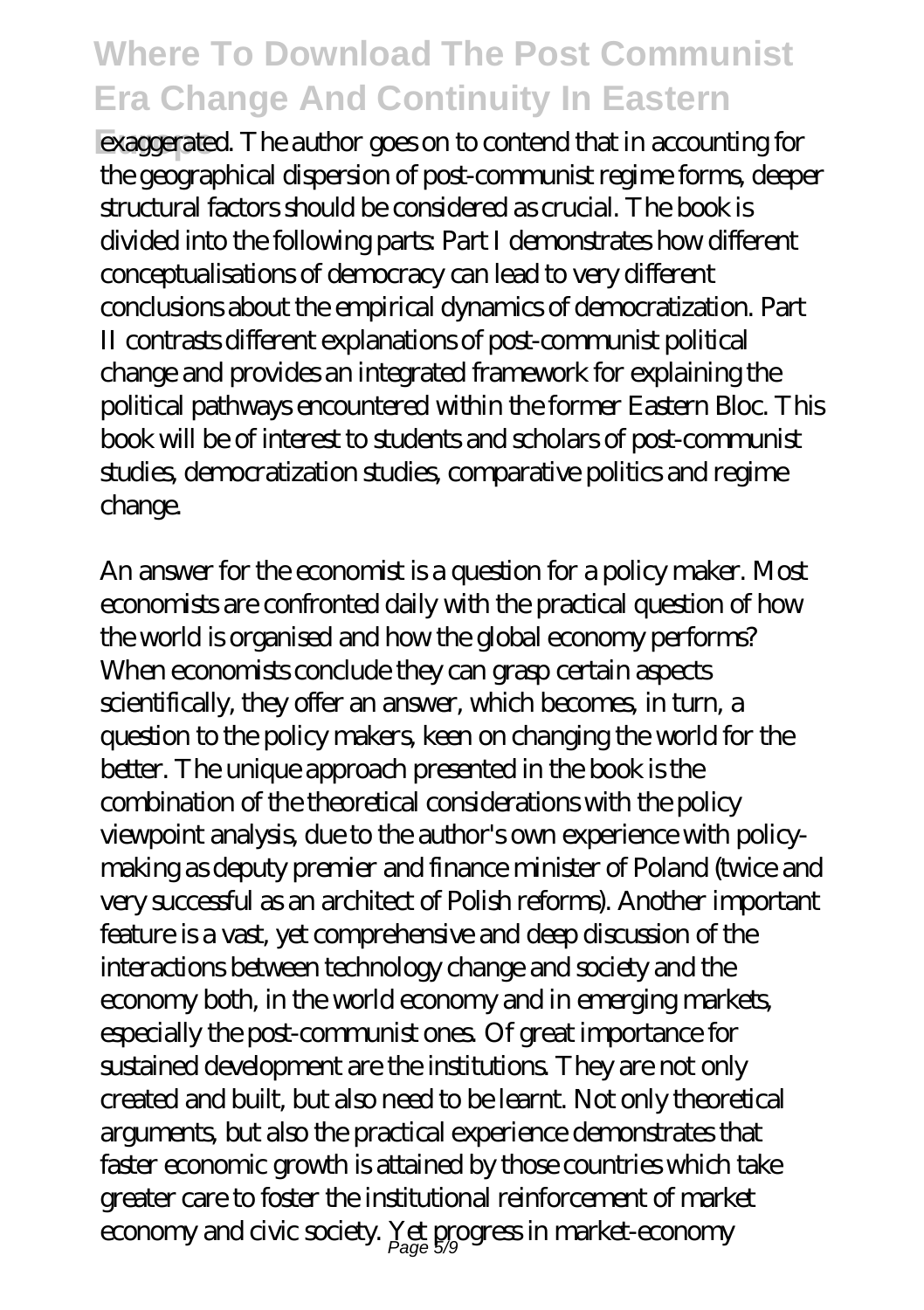**Europe** institution building is not in itself sufficient to ensure durable and fast growth. Another indispensable component is an appropriately designed and implemented economic policy, which must not confuse the means with the aims.

What has been happening in the last ten years in former communist Eastern Europe? Has the process of transition been completed successfully? What are the prospects for the future? In trying to give some of the answers to these questions the author has naturally given political developments a large place, in view of the post-1989 freedom to engage in political activity. But the economies, societies and cultures of the new Eastern Europe are by no means ignored. Indeed, one of the major features of this period in history has been the predominant role of economic issues in political debate. The comparative approach is combined with a detailed treatment of individual countries in alternating chapters.

Providing a detailed empirical account of the ongoing political, social and economic transformation of the country, this book assesses the post-communist period in Bulgaria and examines the development of the democratization process so far.

Offering a single, coherent framework of the political, economic, and social phenomena that characterize post-communist regimes, this is the most comprehensive work on the subject to date. Focusing on Central Europe, the post-Soviet countries and China, the study provides a systematic mapping of possible post-communist trajectories. At exploring the structural foundations of postcommunist regime development, the work discusses the types of state, with an emphasis on informality and patronalism; the variety of actors in the political, economic, and communal spheres; the ways autocrats neutralize media, elections, etc. The analysis embraces the color revolutions of civil resistance (as in Georgia and in Ukraine) and the defensive mechanisms of democracy and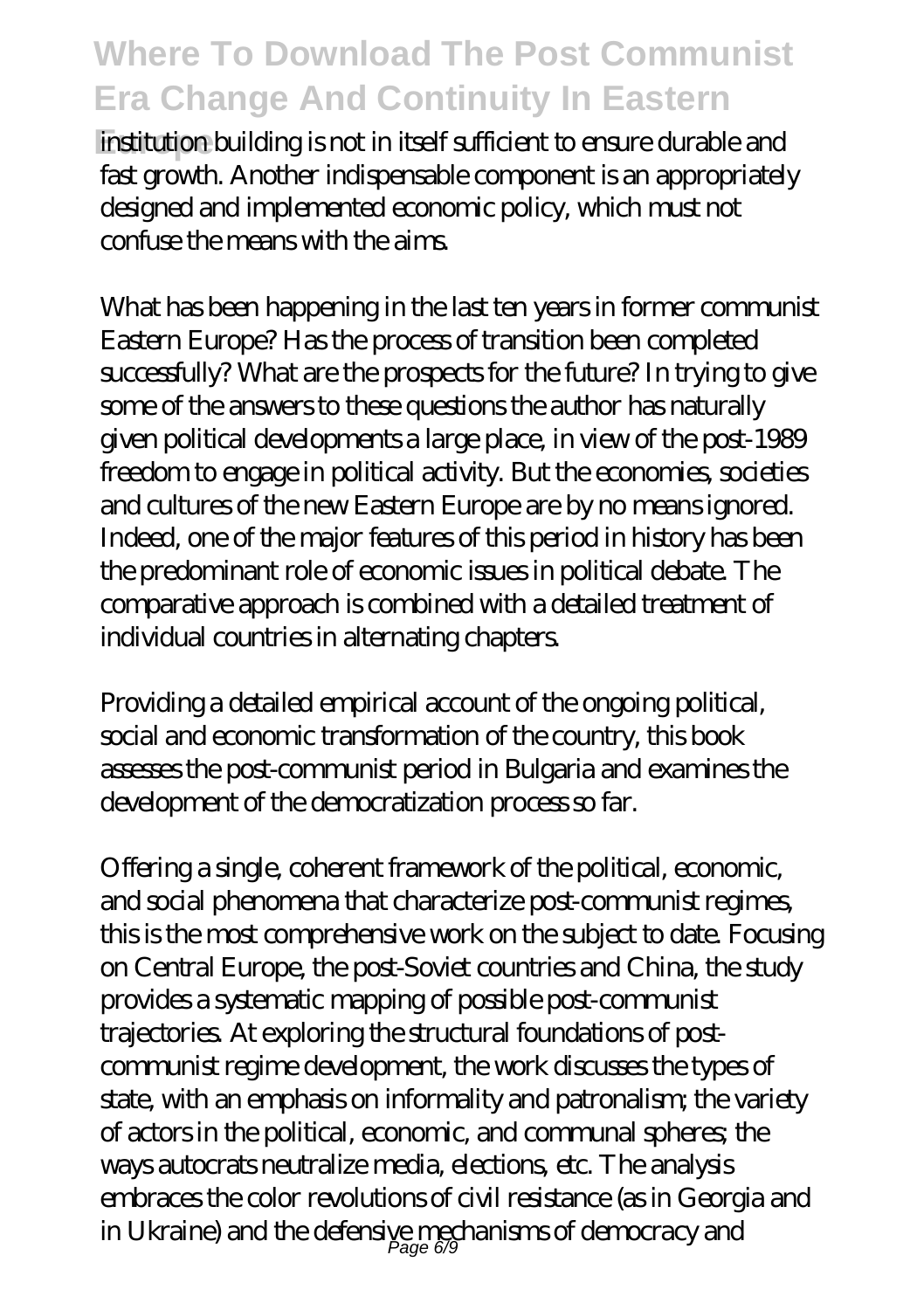**Europe** autocracy; the evolution of corruption and the workings of "relational economy"; an analysis of China as "market $e$ xploiting dictatorship"; the sociology of "clientage society"; and the instrumental use of ideology, with an emphasis on populism. Beyond a cataloguing of phenomena—actors, institutions, and dynamics of post-communist democracies, autocracies, and dictatorships—Magyar and Madlovics also conceptualize everything as building blocks to a larger, coherent structure: a new language for post-communist regimes. While being the most definitive book on the topic, the book is nevertheless written in an accessible style suitable for both beginners who wish to understand the logic of postcommunism and scholars who are interested in original contributions to comparative regime theory. The book is equipped with QR codes that link to www.postcommunistregimes.com, which contains interactive, 3D supplementary material for teaching.

Designing Democracy is the first systematic and in-depth study of the effects of the EU's democratic conditionality, originally set out in the Copenhagen conditions of 1993, on the new political systems of Central and Eastern Europe. Using new material drawn from extensive elite interviews in several of these countries as well as in Brussels, the book throws much light on how far the EU enlargement process has really strengthened these new post-Communist democracies following their transitions in the 1990s.

Although the end of the Cold War was greeted with great enthusiasm by people in the East and the West, the ensuing social and especially economic changes did not always result in the hopedfor improvements in people's lives. This led to widespread disillusionment that can be observed today all across Eastern Europe. Not simply a longing for security, stability, and prosperity, this nostalgia is also a sense of loss regarding a specific form of sociability. Even some of those who opposed communism express a desire to invest their new lives with renewed meaning and dignity. Page 7/9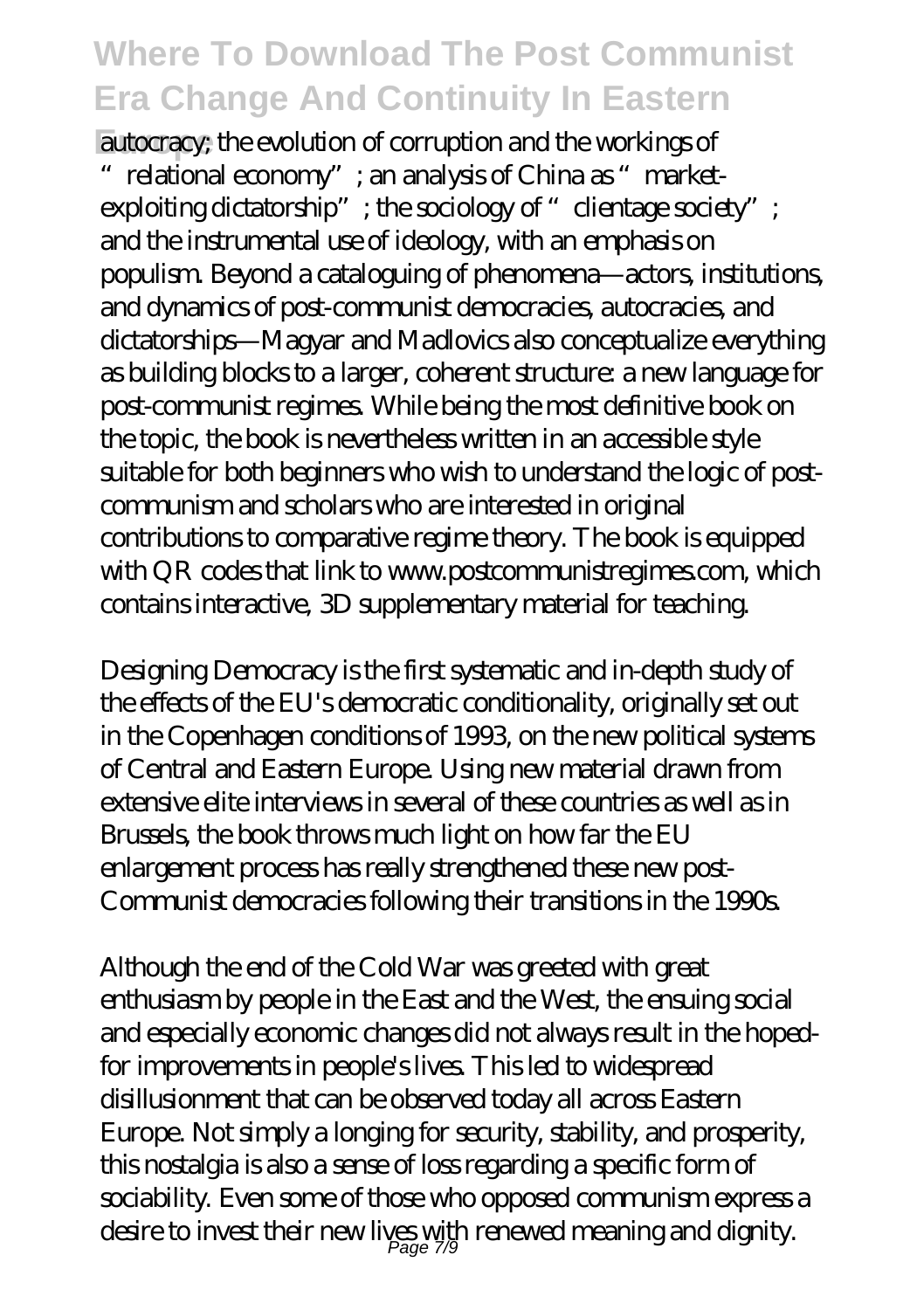**Europe** Among the younger generation, it surfaces as a tentative yet growing curiosity about the recent past. In this volume scholars from multiple disciplines explore the various fascinating aspects of this nostalgic turn by analyzing the impact of generational clusters, the rural-urban divide, gender differences, and political orientation. They argue persuasively that this nostalgia should not be seen as a wish to restore the past, as it has otherwise been understood, but instead it should be recognized as part of a more complex healing process and an attempt to come to terms both with the communist era as well as the new inequalities of the post-communist era.

A range of countries are surveyed to throw light on these processes, and broad analysis conducted of the nature of conservatism in postcommunist Europe and the role of transnational party co-operation in fostering processes of Europeanization."--Jacket.

It has long been assumed that the historical legacy of Soviet Communism would have an important effect on post-communist states. However, prior research has focused primarily on the institutional legacy of communism. Communism's Shadow instead turns the focus to the individuals who inhabit post-communist countries, presenting a rigorous assessment of the legacy of communism on political attitudes. Post-communist citizens hold political, economic, and social opinions that consistently differ from individuals in other countries. Grigore Pop-Eleches and Joshua Tucker introduce two distinct frameworks to explain these differences, the first of which focuses on the effects of living in a postcommunist country, and the second on living through communism. Drawing on large-scale research encompassing post-communist states and other countries around the globe, the authors demonstrate that living through communism has a clear, consistent influence on why citizens in post-communist countries are, on average, less supportive of democracy and markets and more  ${\rm supportive}$  of state-provided social welfare. The longer citizens have